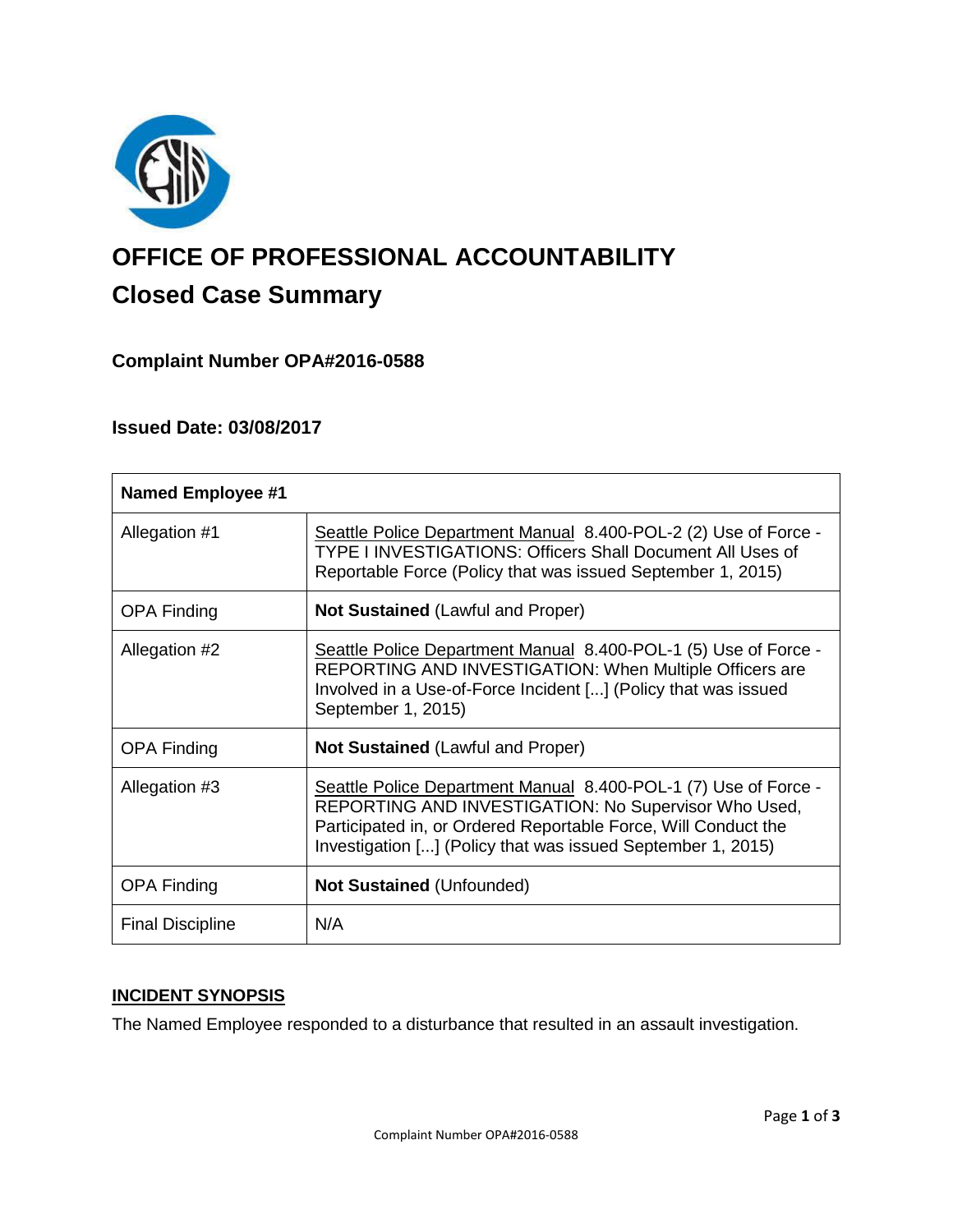#### **COMPLAINT**

The complainant, the Force Review Unit, alleged the Name Employee failed to properly report and document a use-of-force, and violated policy by conducting an investigation of a use-offorce in which he was involved.

### **INVESTIGATION**

The OPA investigation included the following actions:

- 1. Review of the complaint memo
- 2. Review of In-Car Videos (ICV)
- 3. Search for and review of all relevant records and other evidence
- 4. Interview of SPD employee

#### **ANALYSIS AND CONCLUSION**

There were two separate locations involved with the subject, at the scene and at the precinct. The Named Employee handcuffed the subject at the precinct and used de minimis force. The preponderance of the evidence from this investigation showed that the force used by the Named Employee was not reportable as it was de minimis.

The Named Employee was not involved in or aware of any Type II use of force at the scene of the incident. It was not until the suspect was denied booking at the jail due to an alleged injury that the Named Employee became aware of the force. Once aware of the use of force, the Named Employee screened the incident with a Lieutenant and wrote a Type II witness statement. A different supervisor was assigned to investigate the Type II use of force. The preponderance of the evidence showed the Named Employee acted reasonably in accordance with policy based on the information he had at the time.

The preponderance of the evidence showed that, once the Named Employee became aware of the possible use of Type II force during the incident, the Named Employee reported to his supervisor that he (the Named Employee) was involved in the incident. The Lieutenant assigned a different supervisor to conduct the use of force investigation. The Named Employee did not participate in the Level II use of force investigation

#### **FINDINGS**

#### **Named Employee #1**

#### Allegation #1

A preponderance of the evidence showed that the force used by the Named Employee was not reportable as it was de minimis. Therefore a finding of **Not Sustained** (Lawful and Proper) was issued for *Use of Force - TYPE I INVESTIGATIONS: Officers Shall Document All Uses of Reportable Force.*